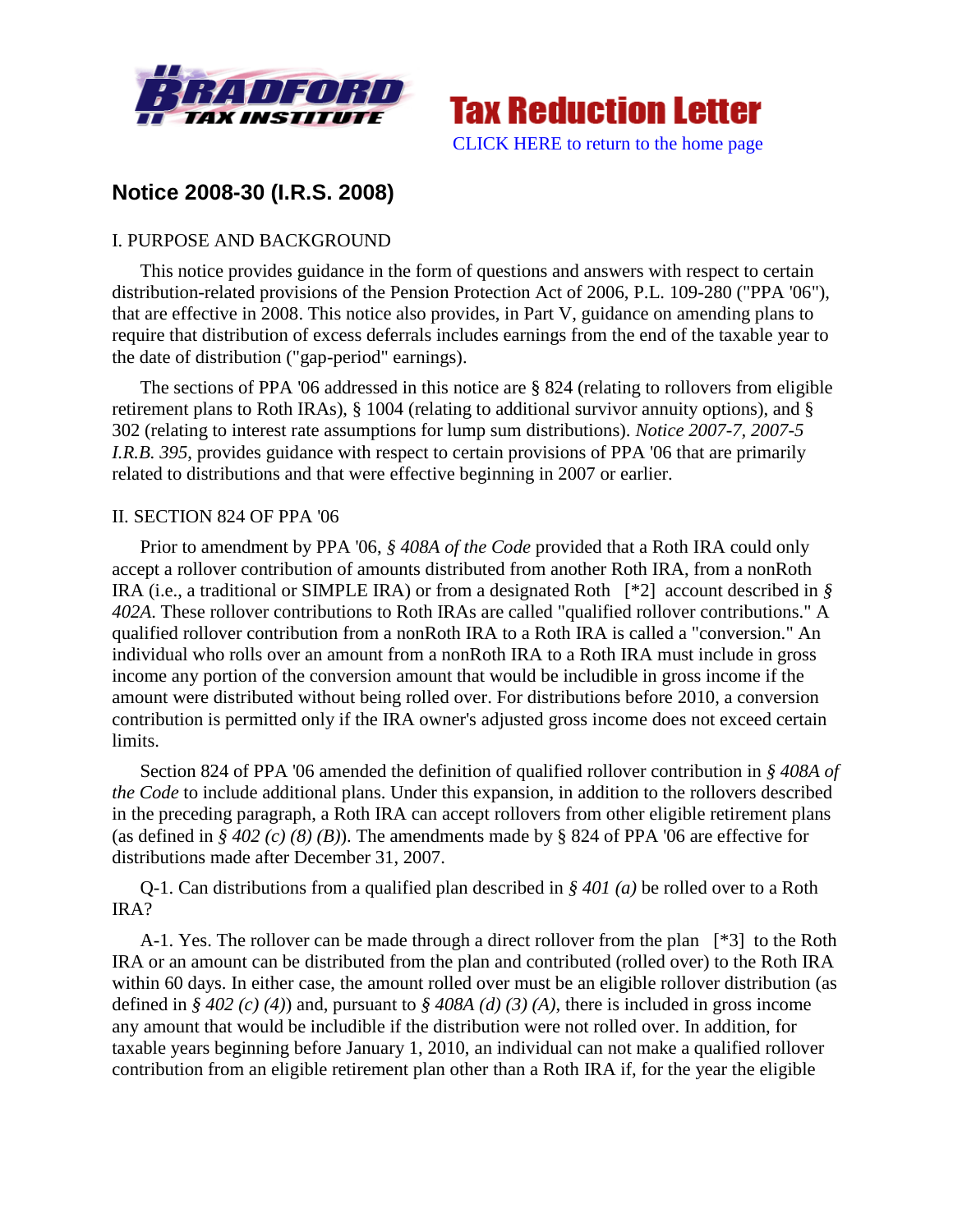rollover distribution is made, he or she has modified adjusted gross income ("MAGI") exceeding \$100,000 or is married and files a separate return.

Q-2. Can distributions from other types of retirement plans be rolled over to a Roth IRA?

A-2. Subject to the limitations described in the final sentence of A-1 of this notice, the new definition of qualified rollover contribution in *§ 408A (e)* includes distributions from annuity plans described in *§ 403 (a)* and *(b)* and from eligible governmental plans under *§ 457 (b)*.

Q-3. Does the additional tax under *§ 72 (t)* apply to a qualified rollover contribution [\*4] from an eligible retirement plan other than a Roth IRA?

A-3. No. Pursuant to *§ 408A (d) (3) (A) (ii)*, the additional tax under *§ 72 (t)* does not apply to rollovers from an eligible retirement plan other than a Roth IRA. However, as with conversions, if a taxable amount rolled into a Roth IRA from an eligible retirement plan other than a Roth IRA is distributed within 5 years, *§ 72 (t)* applies to such distribution as if it were includible in gross income. See *§ 408A (d) (3) (F)*.

Q-4. Under *§ 401 (a) (31) (A)*, must a plan permit a distributee of an eligible rollover distribution to elect a direct rollover to a Roth IRA?

A-4. Yes. *Section 401 (a) (31)* requires that a plan follow a distributee's election to have an eligible rollover distribution paid in a direct rollover to an eligible retirement plan specified by the distributee. *Section 1.401(a)(31)-1 of the Income Tax Regulations* provides rules for direct rollovers, including exceptions for small amounts and multiple distributions.

Q-5. Is the plan administrator responsible for assuring the distributee is eligible to make a rollover to a Roth IRA?

A-5. No, the plan administrator is not responsible for assuring the distributee [\*5] is eligible to make a rollover to a Roth IRA. However, a distributee that is ineligible to make a rollover to a Roth IRA may recharacterize the contribution pursuant to *§ 408A (d) (6)*.

Q-6. What are the withholding requirements for an eligible rollover distribution that is rolled over to a Roth IRA?

A-6. An eligible rollover distribution paid to an employee or the employee's spouse is subject to 20% mandatory withholding under *§ 3405 (c)*. Pursuant to *§ 3405 (c) (2)*, an eligible rollover distribution that a distributee elects, under *§ 401 (a) (31) (A)*, to have paid directly to an eligible retirement plan (including a Roth IRA) is not subject to mandatory withholding, even if the distribution is includible in gross income. Also, a distribution that is directly rolled over to a Roth IRA by a nonspouse beneficiary pursuant to *§ 402 (c) (11)* (see Q&A-7 of this notice) is not subject to mandatory withholding. However, a distributee and a plan administrator or payor are permitted to enter into a voluntary withholding agreement with respect to an eligible rollover distribution that is directly rolled over from an eligible retirement plan to a Roth IRA. See *section 3402 (p)* and the [\*6] regulations thereunder for rules relating to voluntary withholding.

Q-7. Can beneficiaries make qualified rollover contributions to Roth IRAs?

A-7. Yes. In the case of a distribution from an eligible retirement plan other than a Roth IRA, the MAGI and filing status of the beneficiary are used to determine eligibility to make a qualified rollover contribution to a Roth IRA. Pursuant to *§ 402 (c) (11)*, a plan may but is not required to permit rollovers by nonspouse beneficiaries and a rollover by a nonspouse beneficiary must be made by a direct trustee-to-trustee transfer. A nonspouse beneficiary that is ineligible to make a qualified rollover contribution to a Roth IRA may recharacterize the contribution pursuant to *§ 408A (d) (6)*. A surviving spouse who makes a rollover to a Roth IRA may elect either to treat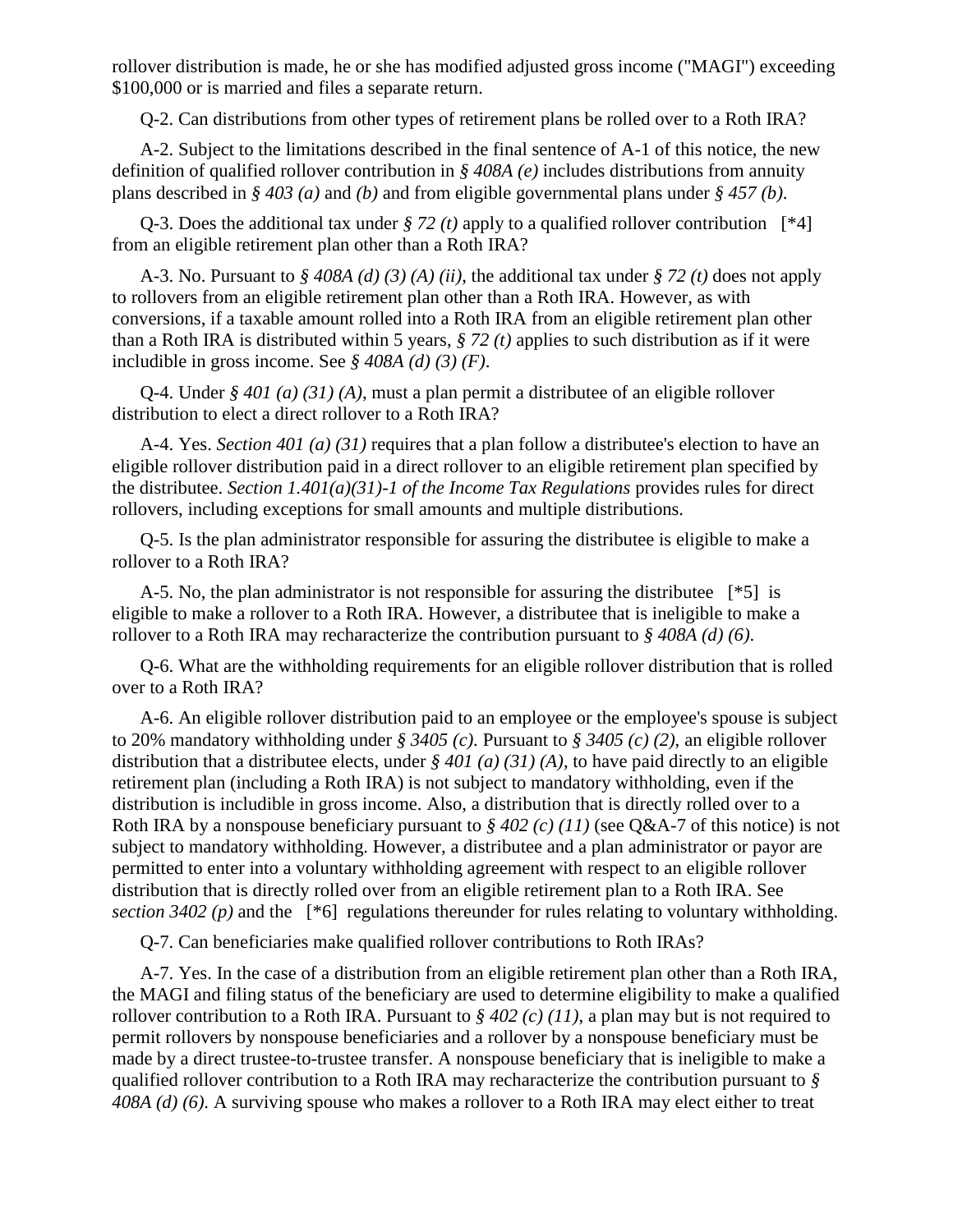the Roth IRA as his or her own or to establish the Roth IRA in the name of the decedent with the surviving spouse as the beneficiary. (See *Notice 2007-7*, Q&A-13, for a rule on how to title a beneficiary IRA.) A nonspouse beneficiary cannot elect to treat the Roth IRA as his or her own. (See *Notice 2007-7*, Part V.)

In the case of a rollover where the beneficiary does not [\*7] treat the Roth IRA as his or her own, required minimum distributions from the Roth IRA are determined in accordance with *Notice 2007-7*, Q&As -17, -18 and -19.

#### III. SECTION 1004 OF PPA '06

*Section 401 (a) (11) of the Code* applies to defined benefit plans and to certain defined contribution plans that are subject to the funding standards of *§ 412* or that do not satisfy certain other requirements to be exempt from *§ 401 (a) (11)*. Plans that are subject to *§ 401 (a) (11)* must provide that accrued benefits are payable, in the case of a vested participant who does not die before the annuity starting date, in the form of a qualified joint and survivor annuity ("QJSA"). *Section 417 (b)* defines a QJSA, for a married participant, as an annuity for the life of a participant with a survivor annuity for the life of the participant's spouse which is not less than 50% and not more than 100% of the amount of the annuity payable during the joint lives of the participant and the spouse. *Section 417 (a)* generally provides that a plan that is subject to *§ 401 (a) (11)* must permit a participant to waive the QJSA, with spousal consent, during an applicable election period, and must provide a [\*8] written explanation to the participant of the terms and conditions of the QJSA.

Section 1004 of PPA '06 amends *§ 417* to require a plan that is subject to *§ 401 (a) (11)* to offer to participants a specified optional form of benefit as an alternative to the QJSA. In particular, a plan that is subject to *§ 401 (a) (11)* must provide to a participant who waives the QJSA an opportunity to elect a qualified optional survivor annuity ("QOSA") during the applicable election period, and must provide a written explanation to participants of the terms and conditions of the QOSA. Section 1004 of PPA '06 defines a QOSA as an annuity for the life of a participant with a survivor annuity for the life of the participant's spouse that is equal to a specified applicable percentage of the amount of the annuity that is payable during the joint lives of the participant and the spouse, and that is the actuarial equivalent of a single life annuity for the life of the participant. A QOSA also includes a distribution option in a form having the effect of such an annuity.

Section 1107 of PPA '06 permits a plan sponsor to delay adopting a plan amendment pursuant to statutory provisions under PPA '06 [\*9] (or pursuant to any regulation issued under PPA '06) until the last day of the first plan year beginning on or after January 1, 2009 (January 1, 2011, in the case of governmental plans). This amendment deadline applies to both interim and discretionary amendments that are made pursuant to PPA '06 statutory provisions or any regulation issued under PPA '06. If § 1107 of PPA '06 applies to a plan amendment, the plan does not fail to satisfy the requirements of *§ 411 (d) (6)* by reason of the amendment except as provided by the Secretary of the Treasury. However, see Q&A-14 of this notice, which provides that *§ 411 (d) (6)* relief does not apply to a plan amendment adopted pursuant to § 1004 of PPA '06.

Q-8. What level of spouse survivor annuity must be provided under a QOSA?

A-8. The level of spouse survivor annuity that must be provided under a QOSA depends upon the level of spouse survivor annuity provided under a plan's QJSA (that is, the QJSA form of benefit that is provided to a married participant in the absence of a waiver of such form of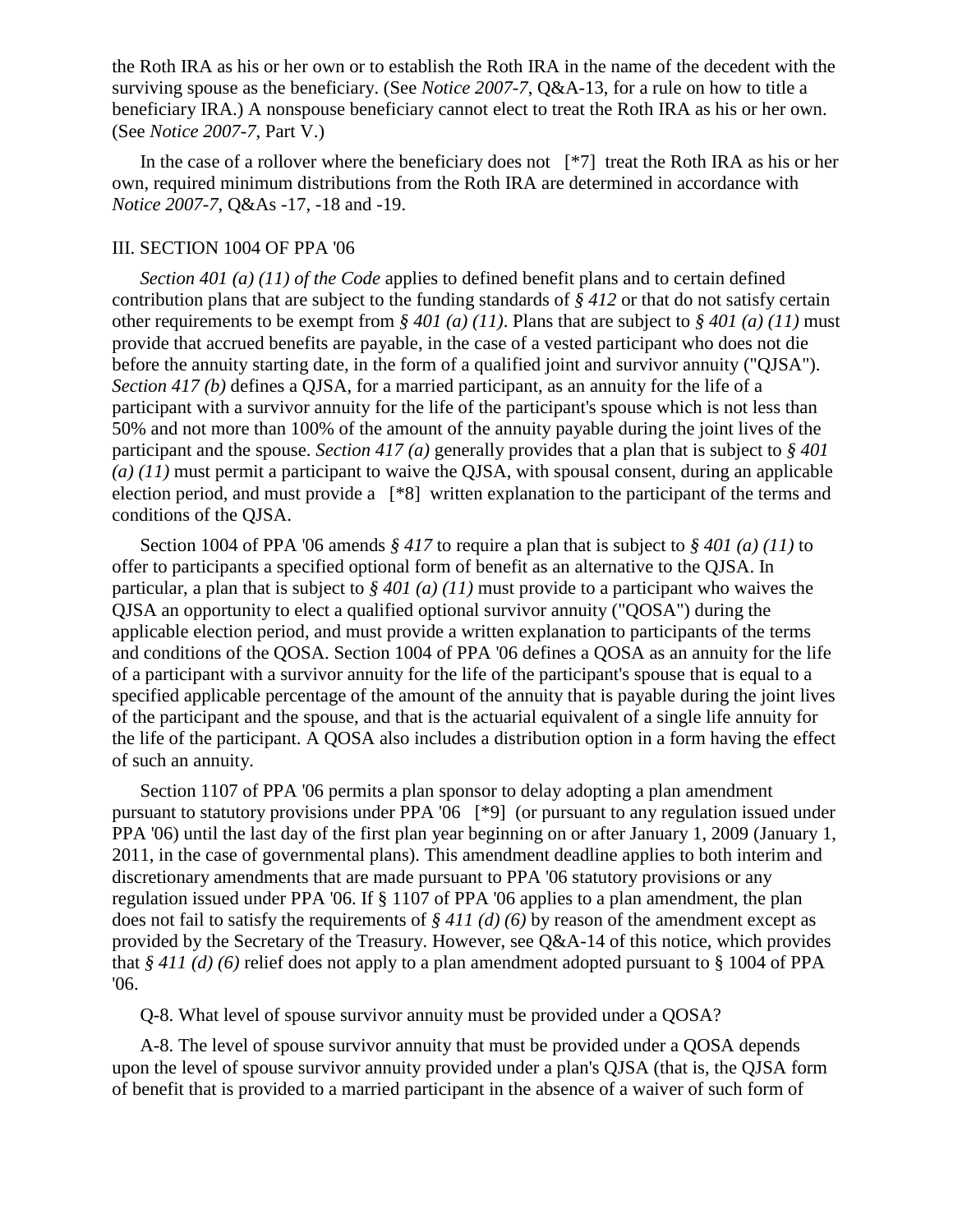benefit). If the QJSA for a married participant provides a survivor annuity for the life of the participant's spouse that is less than [\*10] 75 percent of the amount of the annuity that is payable during the joint lives of the participant and the participant's spouse, the QOSA must provide a spouse survivor annuity percentage of 75 percent. If the QJSA for a married participant provides a survivor annuity for the life of the participant's spouse that is greater than or equal to 75 percent of the amount of the annuity that is payable during the joint lives of the participant and the participant's spouse, the QOSA must provide a spouse survivor annuity percentage of 50 percent.

Q-9. If, both before and after the effective date of § 1004 of PPA '06, a plan that is subject to *§ 401 (a) (11)* offers, in addition to the QJSA, an optional joint and spouse survivor annuity that is at least actuarially equivalent to the plan's single life annuity form of benefit payable at the same time as the optional joint and spouse survivor annuity and that provides a spouse survivor annuity percentage equal to the spouse survivor annuity percentage required to be provided under a QOSA, must the plan be amended or the plan's administration be changed in order to implement § 1004 of PPA '06?

A-9. No. A plan that is subject to *§ 401 (a) (11)* [\*11] must provide an optional joint and spouse survivor annuity that (i) is at least actuarially equivalent to the plan's single life annuity form of benefit payable at the same time as the optional joint and spouse survivor annuity, and (ii) provides a spouse survivor annuity percentage that is equal to the spouse survivor annuity percentage required to be provided under a QOSA. The plan need not be amended so that the optional joint and spouse survivor annuity is designated as a QOSA, and its administrative procedures need not be revised to designate the optional form of benefit as a QOSA. For example, a plan that, both before and after the effective date of § 1004 of PPA '06, provides a QJSA for a married participant that includes a spouse survivor annuity percentage of 50 percent, and also provides an optional joint and spouse survivor annuity that includes a spouse survivor annuity percentage of 75 percent and is at least actuarially equivalent to the plan's single life annuity form of benefit payable at the same time as the optional joint and spouse survivor annuity, complies with § 1004 of PPA '06 without the need for any amendment or other administrative change.

Q-10. [\*12] If a plan that is subject to *§ 401 (a) (11)* provides a QJSA that is more valuable than the plan's single life annuity form of benefit, must the plan's QOSA be at least actuarially equivalent to the QJSA or need the plan's QOSA only be at least actuarially equivalent to the plan's single life annuity form of benefit payable at the same time as the QOSA?

A-10. A plan subject to *§ 401 (a) (11)* must provide a QOSA that is at least actuarially equivalent to the plan's form of benefit that is a single life annuity for the life of the participant payable at the same time as the QOSA. The QOSA need not be actuarially equivalent to the plan's QJSA.

Q-11. If a participant elects to receive a distribution in the form of a QOSA, must the participant's spouse consent to the participant's election?

A-11. In general, spousal consent is required for a participant to waive a plan's QJSA form of distribution and elect an alternative distribution form. However, *§ 1.401(a)-20, Q&A-16*, provides that a participant may elect out of the QJSA, in favor of an actuarially equivalent alternative joint and survivor annuity that satisfies the conditions to be a QJSA, without spousal consent. Because a [\*13] QOSA, by definition, satisfies the conditions to be a QJSA, no spousal consent is required if a plan participant elects a QOSA that is actuarially equivalent to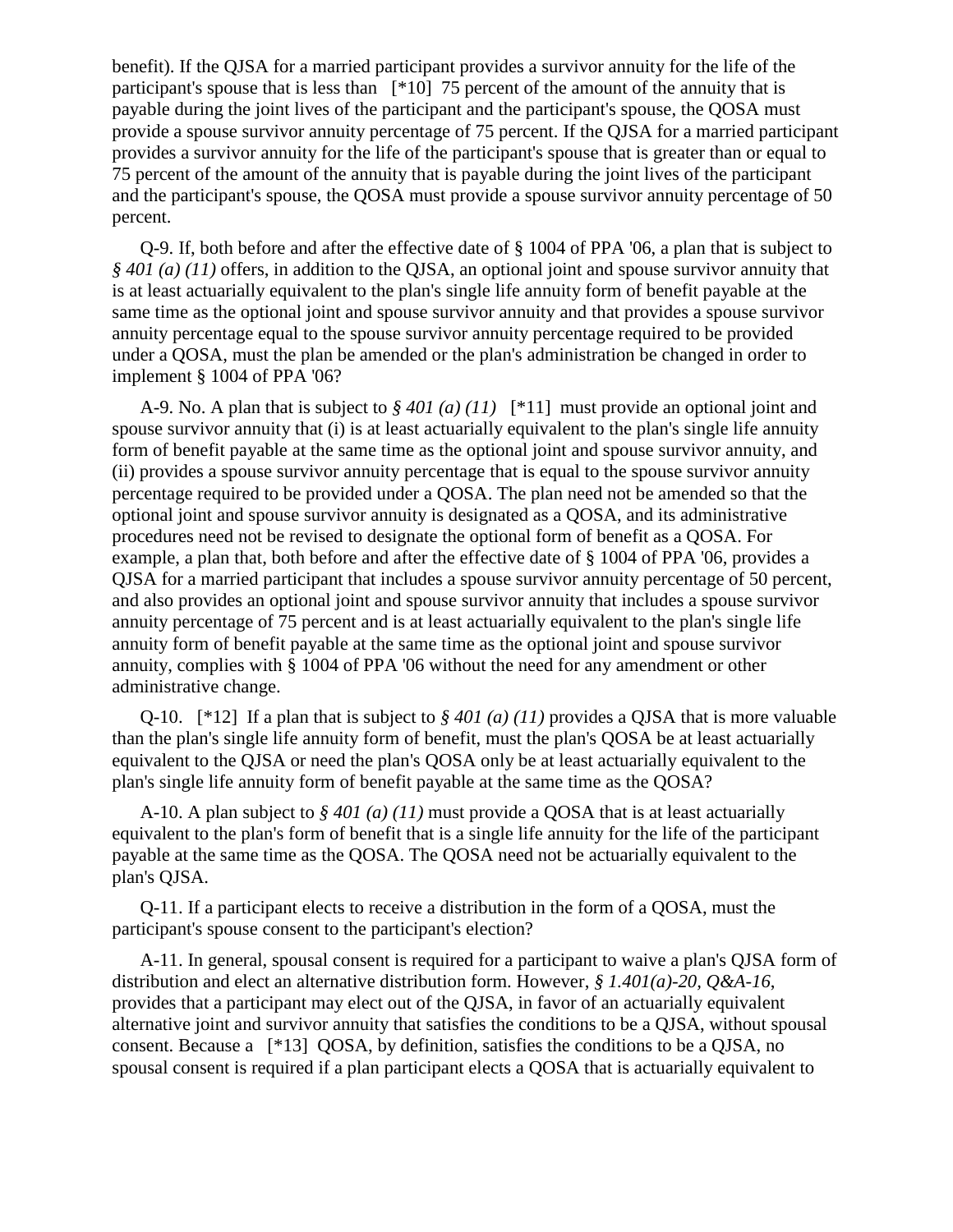the plan's QJSA. If the QOSA is not actuarially equivalent to the QJSA, spousal consent is required for the participant to waive the QJSA and elect the QOSA.

Q-12. How does a plan that is subject to  $\frac{6}{9}$  401 (a) (11) satisfy the requirement in  $\frac{6}{9}$  417 (a) *(3) (A) (i)*, as amended by §1004 of PPA '06, that the plan provide to a participant a written explanation of the terms and conditions of the QOSA available to the participant?

A-12. A plan that is subject to *§ 401 (a) (11)* can satisfy the requirement that it provide to a participant a written explanation of the terms and conditions of the QOSA available to the participant by satisfying the written explanation requirements of *§ 1.417 (a) (3)-1*. In satisfying these written explanation requirements, the plan must treat the QOSA as an optional form of benefit presently available to participants under the plan. The written explanation need not designate the optional form of benefit as the plan's QOSA.

Q-13. Must a plan that is subject to  $\frac{6}{9}$  401 (a) (11) offer to participants, as [\*14] an alternative to a qualified preretirement survivor annuity described in *§ 417 (c)*, a preretirement survivor annuity that is based on a QOSA?

A-13. No. A plan that is subject to *§ 401 (a) (11)* must offer participants a QOSA that is an alternative form of distribution to the QJSA. There is no requirement that the plan offer to participants, as an alternative to a qualified preretirement survivor annuity described in *§ 417 (c)*, a preretirement survivor annuity that is based on a QOSA.

Q-14. How does § 1107 of PPA '06, which provides certain rules regarding amendments made pursuant to PPA '06, apply to plan amendments adopted pursuant to § 1004 of PPA?

A-14. If a plan that is subject to *§ 401 (a) (11)* is amended to implement a QOSA within the period established in § 1107 (b) (2) (A) of PPA '06, and the plan is operated as if the amendment were in effect during the period from the effective date of the changes made to *§ 417* by § 1004 of PPA '06 until the date of the amendment, the plan is treated, pursuant to § 1107 of PPA '06, as being operated in accordance with its terms during such period, and the amendment is treated as being adopted on the effective date of such changes [\*15] made to *§ 417*. However, an amendment that implements a QOSA is not eligible for any relief, pursuant to § 1107 of PPA '06, from the requirements of *§ 411 (d) (6)*. Thus, for example, a plan amendment that implements a QOSA may eliminate a distribution form or reduce or eliminate a subsidy with respect to a distribution form only to the extent such reduction or elimination is permitted under *§ 1.411 (d)- 3*.

Q-15. What is the effective date of the changes made to *§ 417* by § 1004 of PPA '06?

A-15. In general, the changes to *§ 417* made by § 1004 of PPA '06 apply to distributions from a plan that is subject to *§ 401 (a) (11)* with annuity starting dates in plan years beginning after December 31, 2007. However, in the case of a plan that is subject to *§ 401 (a) (11)* and that is maintained pursuant to one or more collective bargaining agreements between employee representatives and one or more employers ratified on or before August 17, 2006 (the date of enactment of PPA '06), the changes to *§ 417* made by § 1004 of PPA '06 apply to distributions with annuity starting dates during plan years beginning on or after the earlier of (i) January 1, 2008 or, if later, the date on which the [\*16] last collective bargaining agreement related to the plan terminates (determined without regard to any extensions to a collective bargaining agreement made after August 17, 2006), or (ii) January 1, 2009. In the event a participant elects a distribution with a retroactive annuity starting date (pursuant to *§ 1.417 (e)-1 (b) (3) (iv)*) that is before the effective date of § 1004 of PPA '06, the date of the first actual payment of benefits based on the retroactive annuity starting date is substituted for the annuity starting date for purposes of applying the rules of this paragraph.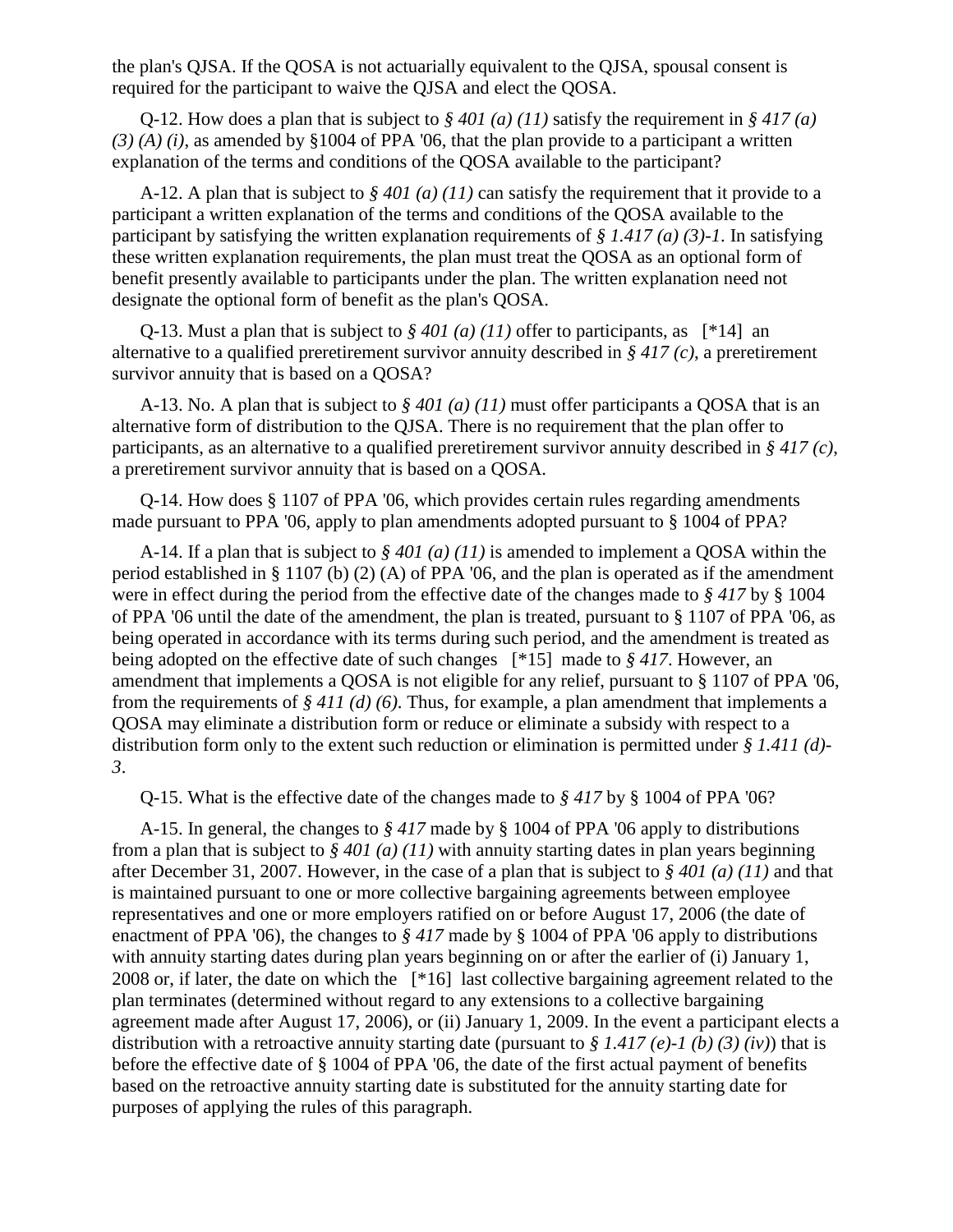#### IV. SECTION 302 OF PPA '06

*Section 417 (e) (3) of the Code* provides rules for the determination of the present value of plan benefits for purposes of *§ 417 (e)*. *Section 417 (e) (3) (A)* generally provides that, for purposes of *§ 417 (e) (1)* and *(e) (2)*, the present value is not permitted to be less than the present value calculated by using the applicable mortality table and the applicable interest rate as defined in *§ 417 (e) (3) (B)* and *(C)*.

For plan years beginning prior to January 1, 2008, *§ 417 (e) (3) (A) (ii) (II)* defines the term "applicable interest rate" as the annual rate of interest on 30-year [\*17] Treasury securities for the month before the date of distribution or such other time as the Secretary may by regulations prescribe (the "pre-PPA '06 applicable interest rate"). In addition, for the same plan years, *§ 417 (e) (3) (A) (ii) (I)* defines the term "applicable mortality table" as the mortality table prescribed by the Secretary and provides for such table to be based on the prevailing commissioners' standard table (described in *§ 807 (d) (5) (A)*) used to determine group reserves for group annuity contracts issued on the date as of which the present value is determined (the "pre-PPA '06 applicable mortality table").

For plan years beginning on or after January 1, 2008, § 302 of PPA '06 changes the present value determination under *§ 417 (e) (3)*. For such years, *§ 417 (e) (3) (C)* defines the term "applicable interest rate" as the adjusted first, second, and third segment rates applied under rules similar to the rules of *§ 430 (h) (2) (C)* for the month before the date of the distribution or such other time as the Secretary may by regulations prescribe (the "post-PPA '06 applicable interest rate"). For this purpose, the adjusted first, second, and third segment rates [\*18] are determined without regard to the 24-month averaging provided under *§ 430 (h) (2) (D) (i)*, and *§ 417 (e) (3) (D) (ii)* provides a transition rule that phases in the use of the segment rates over 5 years. Also, for such years, *§ 417 (e) (3) (B)* defines the term "applicable mortality table" as a mortality table, modified as appropriate by the Secretary, based on the mortality table specified for the plan year under *subparagraph (A) of § 430 (h) (3)* (without regard to *subparagraph (C)* or *(D)* of such section) (the "post-PPA '06 applicable mortality table").

*Section 1.401(a)-20, Q&A-16*, provides that, in the case of a married participant, the QJSA provided under a plan that is subject to *§ 401 (a) (11)* must be at least as valuable as any other optional form of benefit payable under the plan at the same time, and further provides that a plan does not fail to satisfy this requirement merely because the amount payable under an optional form of benefit that is subject to the minimum present value requirement of *§ 417 (e) (3)* is calculated using the applicable interest rate and applicable mortality table under *§ 417 (e) (3)*.

As noted in Part III above, § 1107 of PPA '06 provides [\*19] certain rules with respect to plan amendments adopted pursuant to statutory provisions under PPA '06.

*Rev. Rul. 2007-67, 2007-48 I.R.B. 1047*, provides guidance regarding the implementation of § 302 of PPA '06, including guidance regarding the application of § 1107 of PPA '06 to amendments adopted pursuant to § 302 of PPA '06.

Q-16. If, after § 302 of PPA '06 is effective, a plan is amended, during the period established in § 1107 (b) (2) (A) of PPA '06, to provide that the amount payable under an optional form of benefit that is subject to the minimum present value requirement of *§ 417 (e) (3)* is calculated as the more favorable to participants of (i) the amount calculated by using the pre-PPA '06 applicable mortality table and pre-PPA '06 applicable interest rate, or (ii) the amount calculated by using the post-PPA '06 applicable mortality table and post-PPA '06 applicable interest rate,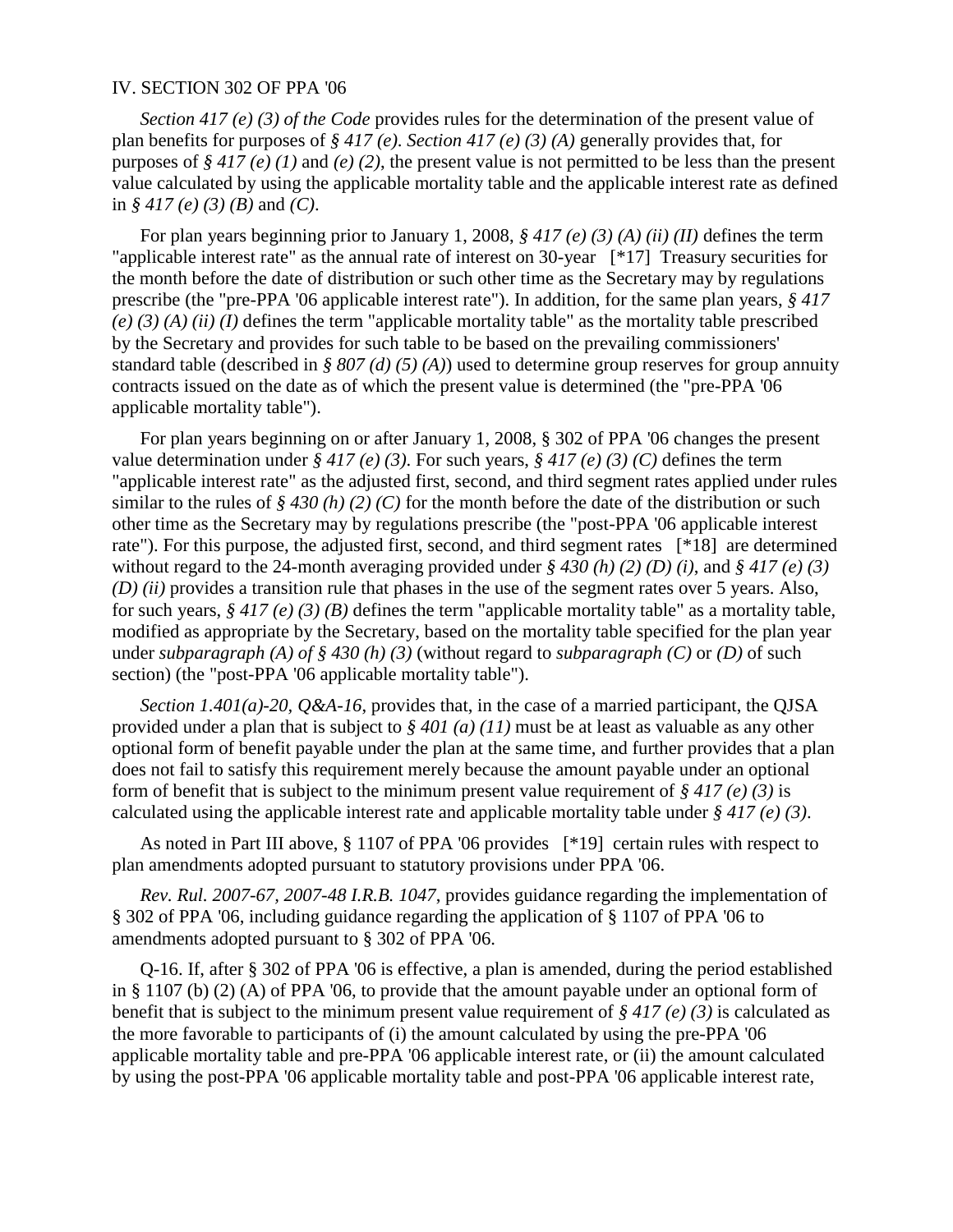will the plan fail to satisfy the requirement that the QJSA for a married participant be at least as valuable as any other form of benefit payable under the plan at the same time?

A-16. A plan does not fail to satisfy the requirement that the QJSA for a married participant be at least as [\*20] valuable as any other form of benefit payable under the plan at the same time merely because the amount payable under an optional form of benefit that is subject to the minimum present value requirement of *§ 417 (e) (3)* is calculated as the more favorable to participants of (i) the amount calculated by using the pre-PPA '06 applicable mortality table and pre-PPA '06 applicable interest rate, or (ii) the amount calculated by using the post-PPA '06 applicable mortality table and applicable interest rate. This special treatment for amounts calculated by using the pre-PPA '06 applicable mortality table and pre-PPA '06 applicable interest rate applies only through the end of the period described in § 1107 (b) (2) (A) of PPA '06. It is anticipated that *§ 1.401(a)-20, Q&A-16*, will be amended to reflect this special treatment.

Q-17. If a plan is amended as described in Q&A-16 of this notice, but provides that benefits cease to be calculated by using the pre-PPA '06 applicable mortality table and pre-PPA '06 applicable interest rate after a specified period, does relief under § 1107 of PPA '06, as described in *Rev. Rul. 2007-67*, apply to the amendment?

A-17. In general, relief under [\*21] § 1107 of PPA '06 applies to an amendment that provides the more favorable to participants of an amount calculated by using the pre-PPA '06 applicable mortality table and pre-PPA '06 applicable interest rate or an amount calculated by using the post-PPA '06 applicable mortality table and post-PPA '06 applicable interest rate, even if the pre-PPA '06 applicable interest rate and/or pre-PPA '06 applicable mortality table apply only for a specified period of time (as long as the amendment is adopted during the period established in § 1107 (b) (2) (A) of PPA '06). For example, if a plan is amended to provide that the amount payable under an optional form of benefit that is subject to the minimum present value requirements of *§ 417 (e) (3)* is calculated in the manner described in Q&A-16 of this notice (i.e., pursuant to a better-of calculation) for a specified period of time, and thereafter is calculated without reference to the pre-PPA '06 applicable mortality table and pre-PPA '06 applicable interest rate, the plan will not fail to satisfy the requirements of *§ 411 (d) (6)* by reason of the amendment.

However, with respect to a particular plan provision, relief under  $\S 1107$  of PPA '06 [\*22] applies only to the first plan amendment that implements the post-PPA '06 applicable interest rate and/or post-PPA '06 applicable mortality table with respect to the provision, and any subsequent amendment with respect to the provision will not be treated as adopted "pursuant to" statutory provisions under PPA '06, as required for relief under § 1107 of PPA '06. For purposes of determining whether an amendment that implements the post-PPA '06 applicable interest rate and/or post-PPA '06 applicable mortality table with respect to a particular plan provision is the first such amendment, amendments adopted on or before June 30, 2008, are disregarded. Thus, if a plan amendment is adopted that provides that the amount payable under an optional form of benefit that is subject to the minimum present value requirements of *§ 417 (e) (3)* is calculated in the manner described in Q&A-16 of this notice, and the plan is subsequently amended (during the period established in § 1107 of PPA '06) so that the amount payable is calculated without reference to the pre-PPA '06 applicable mortality table and pre-PPA '06 applicable interest rate, the relief under § 1107 of PPA '06 will [\*23] apply with respect to the subsequent amendment only if the initial amendment was adopted on or before June 30, 2008.

Q-18. Does the relief under § 1107 of PPA '06, as described in *Rev. Rul. 2007-67* and this notice, apply to a plan amendment that replaces a plan reference to the pre-PPA '06 applicable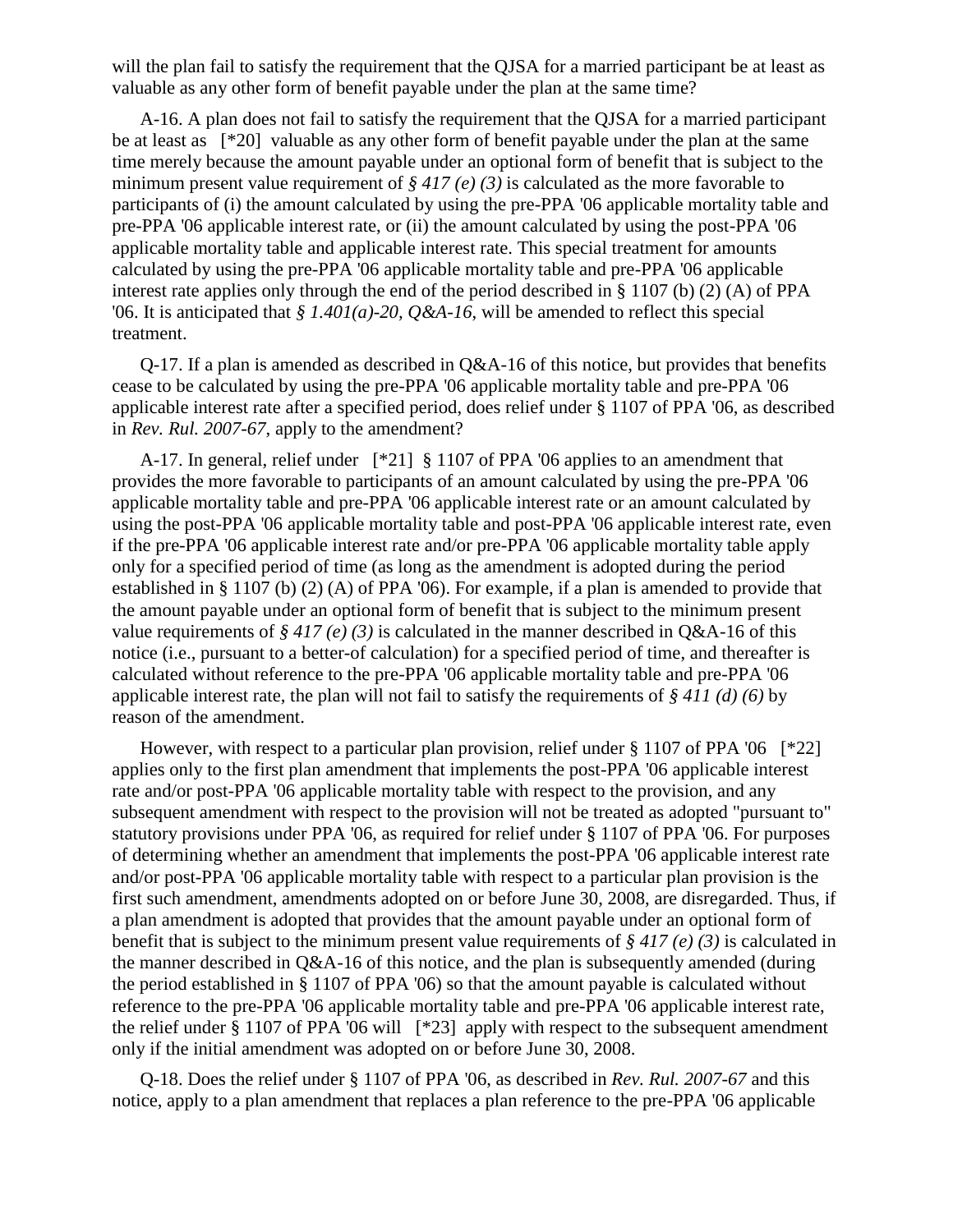mortality table and/or pre-PPA '06 applicable interest rate with a reference to the post-PPA '06 applicable mortality table and/or post-PPA '06 applicable interest rate, without regard to whether § 302 of PPA '06 requires such amendment?

A-18. The relief under § 1107 of PPA '06, as described in *Rev. Rul. 2007-67* and this notice, applies to an amendment to a plan that is subject to *§ 401 (a) (11)* and that replaces a plan reference to the pre-PPA '06 applicable mortality table and/or pre-PPA '06 applicable interest rate with a reference to the post-PPA '06 applicable mortality table and/or post-PPA '06 applicable interest rate, without regard to whether § 302 of PPA '06 requires such amendment. For example, if a plan calculates the amount of an optional form of benefit that is not subject to the minimum present value requirements of  $\frac{2}{3}$  417 (e) (3) by reference to the pre-PPA '06 [\*24] applicable mortality table and/or pre-PPA '06 applicable interest rate and the plan is amended, pursuant to an amendment adopted during the period established in § 1107 (b) (2) (A) of PPA '06, so that it calculates the amount of the optional form of benefit by reference to the post-PPA '06 applicable mortality table and/or post-PPA '06 applicable interest rate, the plan will not fail to satisfy the requirements of *§ 411 (d) (6)* by reason of the amendment.

#### V. GAP-PERIOD EARNINGS

The final regulations under *§ 402 (g)*, published in the *Federal Register (72 FR 21103*) on April 30, 2007, provide that the gap-period earnings must be included with the distribution of excess deferrals to the extent the employee is or would be credited with an allocable gain or loss on those excess deferrals for the gap period, if the total amount were to be distributed. This gapperiod earnings rule applies to both pre-tax excess deferrals and excess deferrals that are designated Roth contributions. The effective date for the rule on gap-period earnings is taxable years beginning on or after January 1, 2007.

Section 5.04 of *Rev. Proc. 2007-44, 2007-28 I.R.B. 54*, generally requires an interim plan [\*25] amendment to be adopted by the time described in section 5.05 of the revenue procedure when there is a statutory or regulatory change with respect to plan qualification requirements that will impact provisions of the written plan document.

Q-19. Is a plan restatement submitted to the Service in Cycle B (February 1, 2007, through January 31, 2008) or Cycle C (February 1, 2008, through January 31, 2009) required to provide for the inclusion of gap-period earnings in the distribution of excess deferrals?

A-19. Yes. As described in section 12.03 of *Rev. Proc. 2007-44*, a restated plan submitted to the Service in Cycle B or Cycle C is required to provide for the distribution of gap-period earnings. A plan sponsor of a plan submitted before March 24, 2008 that does not provide for the distribution of gap-period earnings will be asked to amend the plan to include the distribution of gap-period earnings in order to receive a determination letter.

Q-20. Is an interim plan amendment to provide for the inclusion of gap-period earnings in the distribution of excess deferrals required to be adopted by the time described in section 5.05 of *Rev. Proc. 2007-44*?

A-20. No. An interim plan amendment [\*26] to provide for the inclusion of gap-period earnings in the distribution of excess deferrals will not be required to be adopted until the last day of the first plan year beginning on or after January 1, 2009.

Q-21. Are plans required to include gap-period earnings in the distribution of excess deferrals in accordance with the final regulations under *§ 402 (g)*?